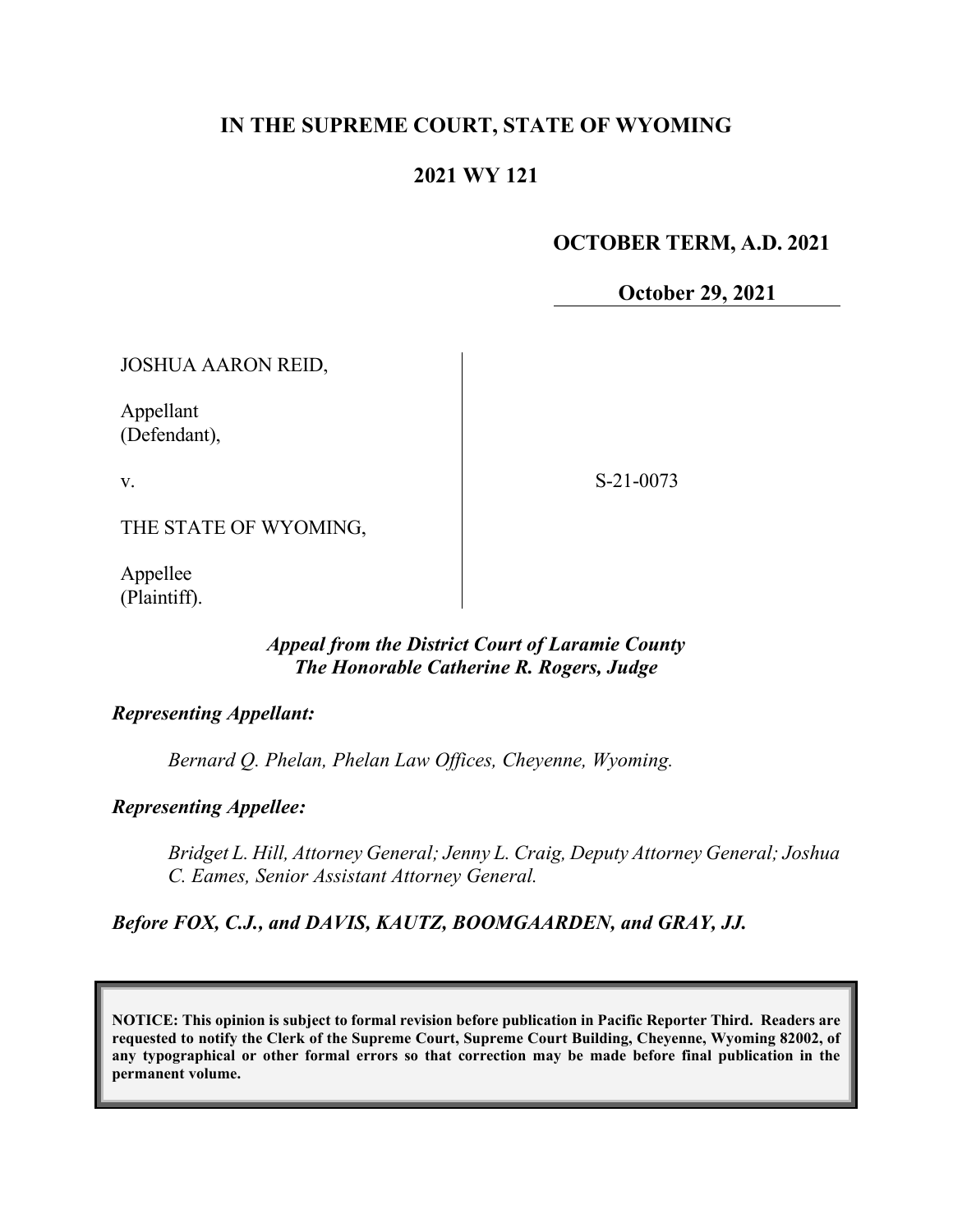## **FOX, Chief Justice.**

[¶1] Joshua Aaron Reid appeals the district court's denial of his pre-sentence motion to withdraw guilty plea. We affirm.

## *FACTS*

[¶2] By information filed October 3, 2016, the Laramie County District Attorney charged Mr. Reid with one count of burglary in violation of Wyo. Stat. Ann. § 6-3-301(a)(b). The affidavit of probable cause filed with the information alleged that on October 2, 2016, Cheyenne Police Officer Brian Wiltjer was dispatched to an apartment building in Cheyenne. The apartment occupants informed him the apartment had been broken into the night before and that a pair of sunglasses, valued at approximately \$200, was stolen. They said they believed Mr. Reid was the perpetrator because he was a co-worker of theirs, had been to the apartment before, knew the balcony door was unlocked, and his nickname, "Ghost," had been scribbled on a bedroom dresser.

[¶3] Police officers went to Mr. Reid's place of employment. Upon questioning, Mr. Reid stated that his fingerprints might "possibly" be on "Coors Light" cans found in the apartment, and the sunglasses "might" be at his residence. Officers took Mr. Reid to his home where he produced the sunglasses.

[¶4] In February 2017, Mr. Reid entered a plea of guilty to the burglary charge pursuant to a plea agreement. In providing a factual basis for his plea, Mr. Reid initially stated that he entered the apartment with the intent to "borrow" the sunglasses. Upon further questioning, he stated that he did not have permission to enter the apartment or borrow the sunglasses, that he took the sunglasses from the apartment, and that he brought them home and kept them there until the next day when he was confronted by law enforcement. While acknowledging that the issue of intent was somewhat problematic, the district court concluded that Mr. Reid "at least intended to deprive the lawful owner of these sunglasses for about 12 hours" before contact with police. Both the prosecutor and defense counsel agreed the factual basis was sufficient. By order entered July 2017, the district court deferred sentencing pursuant to Wyo. Stat. Ann. § 7-13-301 and placed Mr. Reid on five years of probation.

[¶5] In December 2017, and again in November 2018, the State filed petitions to revoke Mr. Reid's probation. Both times, the district court revoked, and then reinstated, the fiveyear probationary period.

[¶6] In September 2020, the State filed a third petition to revoke Mr. Reid's probation. At the hearing on the petition, Mr. Reid admitted the allegations of the petition for revocation. Following this third revocation proceeding, in November 2020, Mr. Reid filed the motion to withdraw the guilty plea he had entered in 2017, asserting that the testimony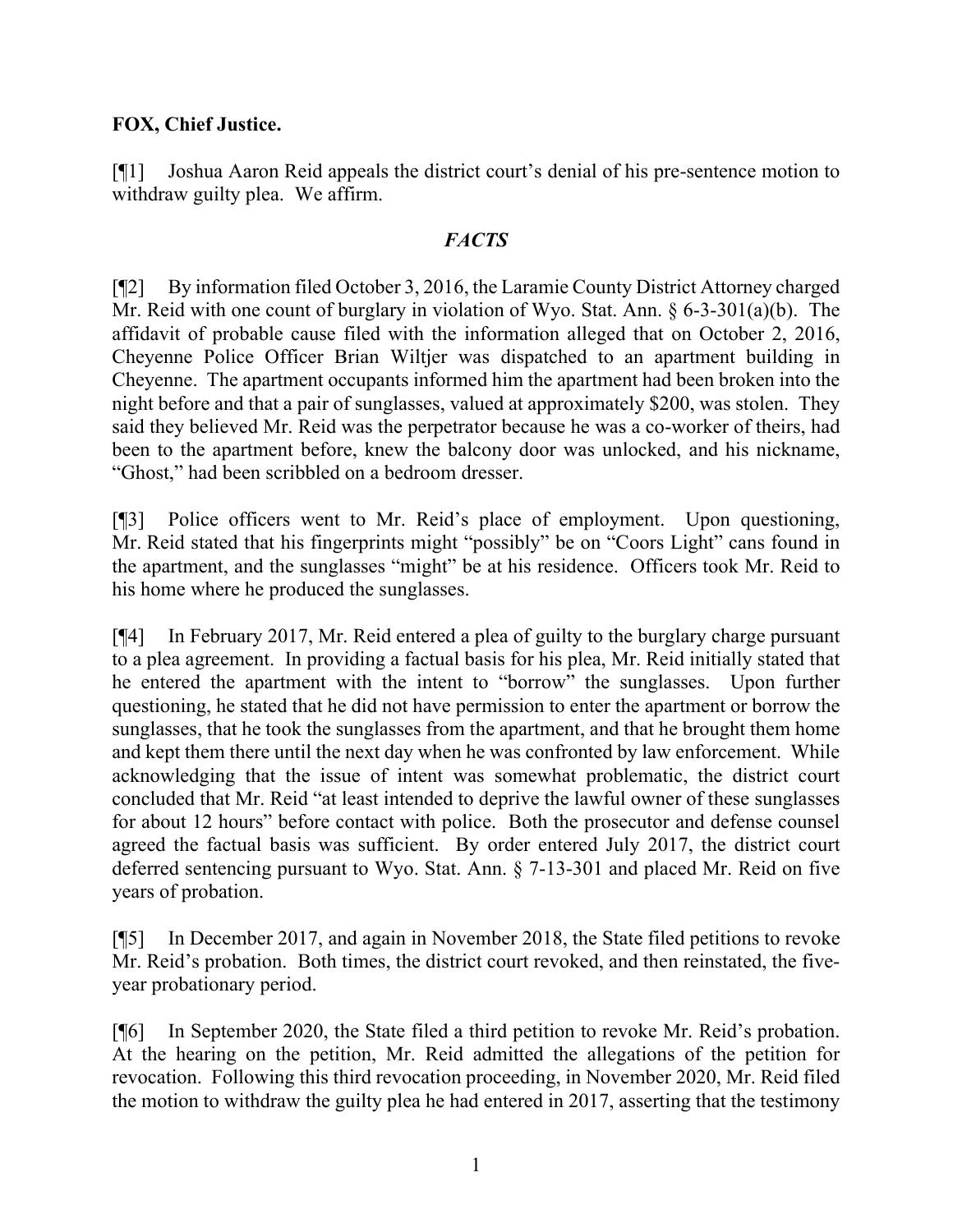he gave to support his guilty plea was insufficient to establish a factual basis. Specifically, he argued that his testimony at the change of plea hearing established only that he entered the premises with the intent to "borrow" the sunglasses, not that he entered with the intent to commit a theft. Mr. Reid also filed a motion for hearing.

[¶7] In December 2020, the district court denied Mr. Reid's motion for a hearing on his motion to withdraw his plea. The district court subsequently entered an order denying the motion to withdraw guilty plea. The court stated:

> [Mr. Reid's] defense – that [he] only "borrowed" the victim's sunglasses – is contextually inconsistent with the overall substance of the factual basis . . . offered in support of his original plea of guilty to Burglary. When he entered his plea of guilty, Defendant informed the court, under oath, that he entered the victim's residence without the victim's permission, took the victim's sunglasses without the victim's permission, left the victim's residence with the sunglasses, took the sunglasses to [his] residence, and retained the sunglasses until law enforcement contacted him roughly twelve hours later.

[¶8] The court further concluded it would be an inconvenience to the court and a waste of judicial resources to conduct a trial. Finally, the court concluded Mr. Reid did not meet his burden of showing a fair and just reason to permit him to withdraw his plea as required by W.R.Cr.P. 32(d). On January 25, 2021, the court entered an order revoking Mr. Reid's probation, entered judgment convicting him of burglary, and sentenced him to credit for time served of 469 days. Mr. Reid timely appealed the order to this Court.

#### *STANDARD OF REVIEW*

[¶9] Although Mr. Reid contends an abuse of discretion standard applies, he only argues on appeal there is no factual basis for his guilty plea. Whether a court obtained a sufficient factual basis for a guilty plea goes to the voluntariness of the plea which we review de novo. *Steffey v. State*, 2019 WY 101, ¶ 17, 449 P.3d 1100, 1105 (Wyo. 2019).

#### *DISCUSSION*

[¶10] W.R.Cr.P. 11 governs guilty pleas. Subsection (f) provides: "Notwithstanding the acceptance of a plea of guilty, the court should not enter a judgment upon such plea without making such inquiry as shall satisfy it that there is a factual basis for the plea." W.R.Cr.P. 11(f). We test for a sufficient factual basis to support a guilty plea by comparing the elements of the charged offense to the facts admitted by the defendant and inferences arising from those facts. *Mellott v. State*, 2019 WY 23, ¶ 28, 435 P.3d 376, 386 (Wyo. 2019). Wyo. Stat. Ann. § 6-3-301(a) (LexisNexis 2021) provides: "A person is guilty of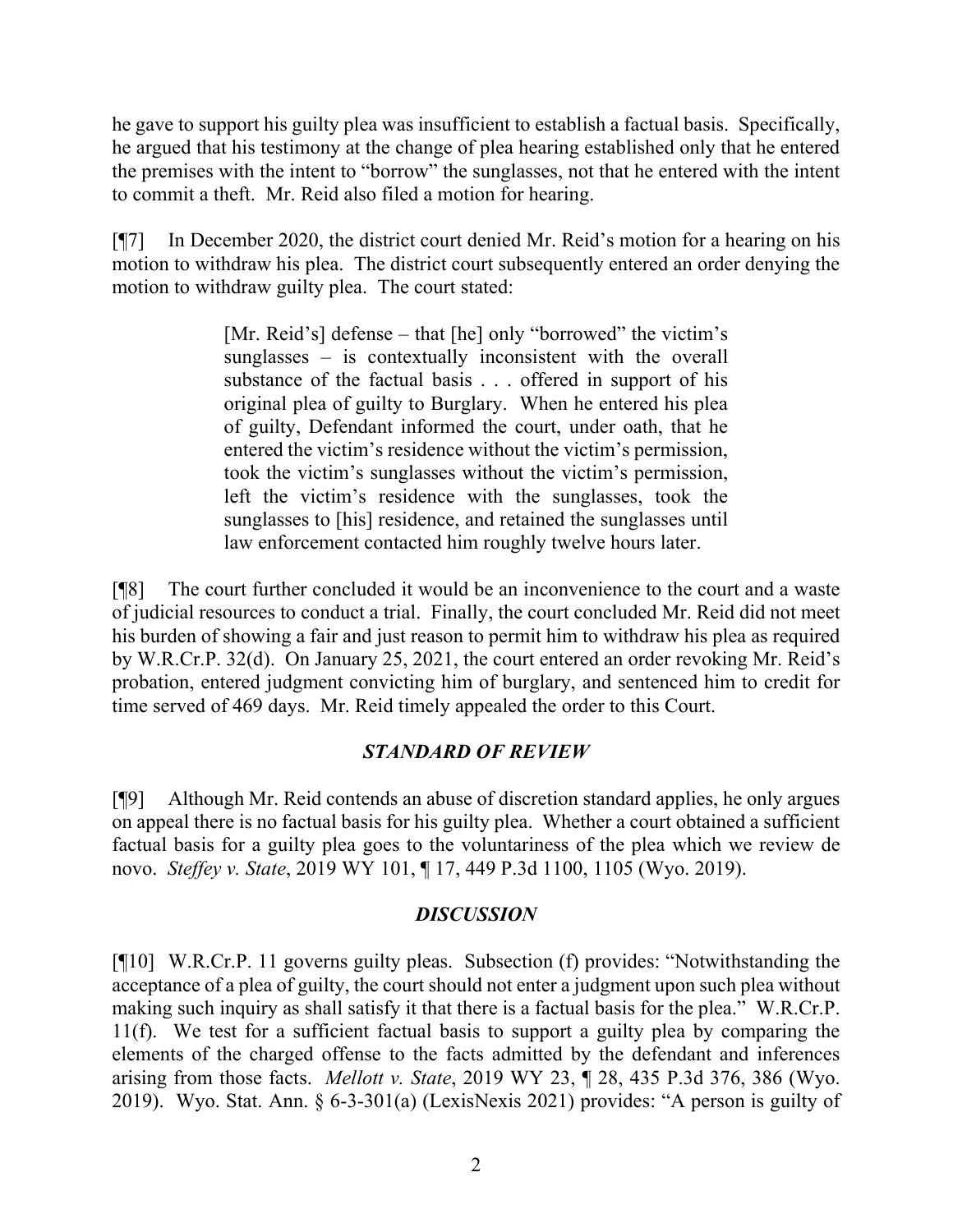burglary if, without authority, he enters or remains in a building, occupied structure or vehicle, or separately secured or occupied portion thereof, with intent to commit theft or a felony therein."

[¶11] Pursuant to this provision, the first element of the offense with which Mr. Reid was charged required proof that he entered the apartment building without authority. Mr. Reid admitted at the change of plea hearing that he entered the apartment without permission. That element of the burglary charge is satisfied.

[¶12] The second element of the charged offense required proof of entry with the intent to commit a theft. Mr. Reid admitted at the change of plea hearing that he took the sunglasses from the apartment to his home and kept them there until confronted by law enforcement. In *Nguyen v. State*, 2013 WY 50, ¶ 11, 299 P.3d 683, 686 (Wyo. 2013) (internal citation omitted), we quoted *Maes v. State*, 2005 WY 70, ¶ 21, 114 P.3d 708, 714 (Wyo. 2005), for the following principles:

> [T]he factual basis for accepting a plea may be inferred from circumstances surrounding the crime and need not be established only from the defendant's statements. W.R.Cr.P. 11 does not require proof beyond a reasonable doubt that a defendant who pleads guilty is actually guilty nor does it require complete descriptions of the elements.

Additionally, "[a] district court may deny a motion to withdraw a plea without a hearing if the defendant's allegations or reasons for withdrawal are contradicted by the record, are inherently unreliable, or are merely conclusions rather than statements of fact." *Brock v. State*, 981 P.2d 465, 468 (Wyo. 1999).

[ $[13]$  $[13]$  $[13]$ ] The district court found Mr. Reid's claim in 2020 that he "borrowed"<sup>1</sup> the sunglasses inconsistent with his 2017 testimony that he entered the apartment without permission, took the sunglasses from the apartment to his home without permission, and kept them there until confronted by law enforcement. From the circumstances surrounding the crime, we can reasonably infer that Mr. Reid entered the apartment with the intent to commit theft. These admissions satisfied the second element of the burglary charge.

[¶14] One final matter warrants discussion. In a footnote in its brief, the State contends that the sentence the district court imposed is illegal because it provided for a definite term of imprisonment rather than a maximum and minimum term as required by Wyo. Stat. Ann.

<span id="page-3-0"></span> $<sup>1</sup>$  In his brief to this Court, Mr. Reid cites Black's Law Dictionary for the following definition of "borrow":</sup> "To solicit and receive from another any article of property, money or thing of value with the intention and promise to repay or return it or its equivalent." *Borrow*, Black's Law Dictionary (6th ed. 1990). Mr. Reid neither solicited nor received the sunglasses from the apartment occupants nor did he promise to pay for or return them.